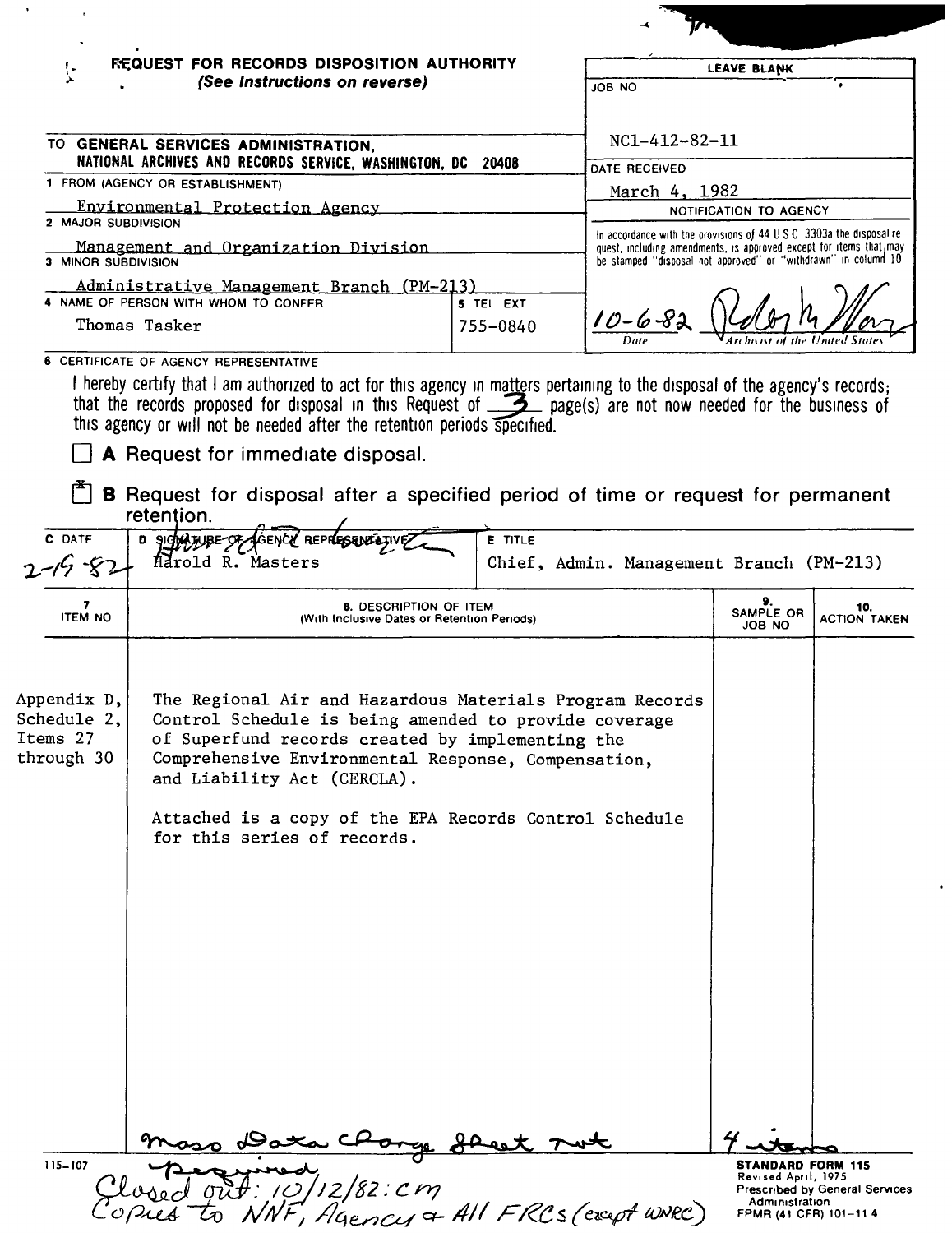|             | U.S. ENVIRONMENTAL PROTECTION AGENCY-RECORDS CONTROL SCHEDULES                                                                                                                                                                                                                                                                                                                                                                                                                                                                                                                                                                                                                                                                                                                                                                                                                                                                                                                                                                                                                                                                                                               |                                                                                                                                                                                                                                                                                                                           | SCHED NO       |  |
|-------------|------------------------------------------------------------------------------------------------------------------------------------------------------------------------------------------------------------------------------------------------------------------------------------------------------------------------------------------------------------------------------------------------------------------------------------------------------------------------------------------------------------------------------------------------------------------------------------------------------------------------------------------------------------------------------------------------------------------------------------------------------------------------------------------------------------------------------------------------------------------------------------------------------------------------------------------------------------------------------------------------------------------------------------------------------------------------------------------------------------------------------------------------------------------------------|---------------------------------------------------------------------------------------------------------------------------------------------------------------------------------------------------------------------------------------------------------------------------------------------------------------------------|----------------|--|
|             | COVERAGE OF SCHEDULE<br>TITLE OF SCHEDULE                                                                                                                                                                                                                                                                                                                                                                                                                                                                                                                                                                                                                                                                                                                                                                                                                                                                                                                                                                                                                                                                                                                                    |                                                                                                                                                                                                                                                                                                                           |                |  |
|             | AIR AND HAZARDOUS MATERIALS PROGRAM RECORDS                                                                                                                                                                                                                                                                                                                                                                                                                                                                                                                                                                                                                                                                                                                                                                                                                                                                                                                                                                                                                                                                                                                                  | REGIONAL OFFICES                                                                                                                                                                                                                                                                                                          | $\overline{2}$ |  |
| <b>ITEM</b> | NAME AND DESCRIPTION OF RECORD/FILE                                                                                                                                                                                                                                                                                                                                                                                                                                                                                                                                                                                                                                                                                                                                                                                                                                                                                                                                                                                                                                                                                                                                          | RETENTION PERIOD AND DISPOSITION                                                                                                                                                                                                                                                                                          |                |  |
| 27.         | Hazardous Site File. Contains records used in the response, containment,<br>and cleanup of uncontrolled hazardous waste sites pursuant to the<br>Comprehensive Environmental Response, Compensation, and Liability Act.<br>Records consist of the Notification of Hazardous Waste Site (EPA<br>Form 8900-1), documentation of the actions taken by the On-scene<br>Coordinator to respond to hazardous waste incident, communications<br>and coordination between the On-scene Coordinator and Superfund<br>Headquarters personnel, pollution reporting messages of spills (POLREPS),<br>records of the investigation and inspection of hazardous waste site,<br>ranking of site, contracts (including copies of contractors daily<br>reports and invoices) feasibility study (supporting background material),<br>records of approval and plans of the design and engineering of waste<br>containment/remedial system, records documenting the construction of<br>waste containment/remedial system, operation and maintenance of waste<br>containment/remedial system and the liability and financial responsi-<br>bility of owner or operator, and other related records. | Retention: Retain 20 years after completion of all cost-recovery<br>litigation.<br>Disposition: Break file upon completion of all cost-recovery<br>litigation. Keep in office for 2 years, then transfer to the Federal<br>Records Center (FRC). Keep in FRC for 18 years, then destroy $\leftarrow$ Pan<br>20 years ald. |                |  |
| 28.         | Cooperative Agreements. Contains records used in the development of<br>a cooperative agreement between EPA and a State to take action to<br>cleanup an uncontrolled hazardous waste site pursuant to Section<br>104(C)(3) of the Comprehensive Environmental Response, Compensation,<br>and Liability Act. Records consist of application for assistance,<br>State plan for responding to hazardous waste incident, correspondence<br>between the State and EPA concerning the agreement, evaluation of<br>application, copy of approved agreement, claims submitted by State<br>for reimbursement, audit of State claims, reports; and other related<br>records.                                                                                                                                                                                                                                                                                                                                                                                                                                                                                                            | Retention: Retain 5 years after termination of agreement.<br>Disposition: Break file upon termination. Keep in office for 1<br>year, then transfer to the Federal Records Center. Keep in FRC<br>for 4 years, then destroy $\nu$ -ban 5 years old.                                                                        |                |  |
| 29.         | Priority List for Cleanup of Hazardous Waste Sites. Contains records<br>used to develop a priority list of uncontrolled hazardous waste sites<br>that pose an imminent threat to the public health or welfare or<br>environment. Records consist of State list of priorities, correspondence<br>documenting coordination between EPA and the State regarding ranking<br>of sites, documentation of verification by region that documentation<br>supporting the site scores exists in State or Regional files,<br>regional list of priorities, copy of worksheet for each facility<br>scored by the region/state, summary document for each site describing<br>the site conditions or problems, document that specifies the<br>enforcement status for each candidate site, and other related records.                                                                                                                                                                                                                                                                                                                                                                         | Retention: Retain 10 years.<br>Disposition: Break file when list is updated. Keep in office<br>for 2 years, then transfer to the Federal Records Canter. Feep<br>FRC for 8 years, then destroy when $10$ years old.                                                                                                       |                |  |
|             |                                                                                                                                                                                                                                                                                                                                                                                                                                                                                                                                                                                                                                                                                                                                                                                                                                                                                                                                                                                                                                                                                                                                                                              |                                                                                                                                                                                                                                                                                                                           |                |  |

 $\mathcal{O}(\frac{1}{\epsilon^2})$ 

 $\mathbf{1}_{\mathbf{1}}$ 

 $\mathbf{u}$  and  $\mathbf{r}$ 

 $\bar{\Gamma}$ 

 $\mathbf{a} = \mathbf{a} \cdot \mathbf{a} + \mathbf{a} \cdot \mathbf{a}$ 

 $\hat{\mathbf{a}}$ 

 $\mathcal{L}_{\mathcal{A}}$ 

 $\bar{\mathbf{v}}$ 

 $\alpha\beta\gamma$ nga<br>Ka 

 $\begin{picture}(20,20) \put(0,0){\vector(0,1){30}} \put(15,0){\vector(0,1){30}} \put(15,0){\vector(0,1){30}} \put(15,0){\vector(0,1){30}} \put(15,0){\vector(0,1){30}} \put(15,0){\vector(0,1){30}} \put(15,0){\vector(0,1){30}} \put(15,0){\vector(0,1){30}} \put(15,0){\vector(0,1){30}} \put(15,0){\vector(0,1){30}} \put(15,0){\vector(0,1){30}} \put(15,0){\vector(0$ 

 $\mathcal{K}^{\pm}$ 

 $\bar{\Omega}$ 

 $\sim$   $\sim$